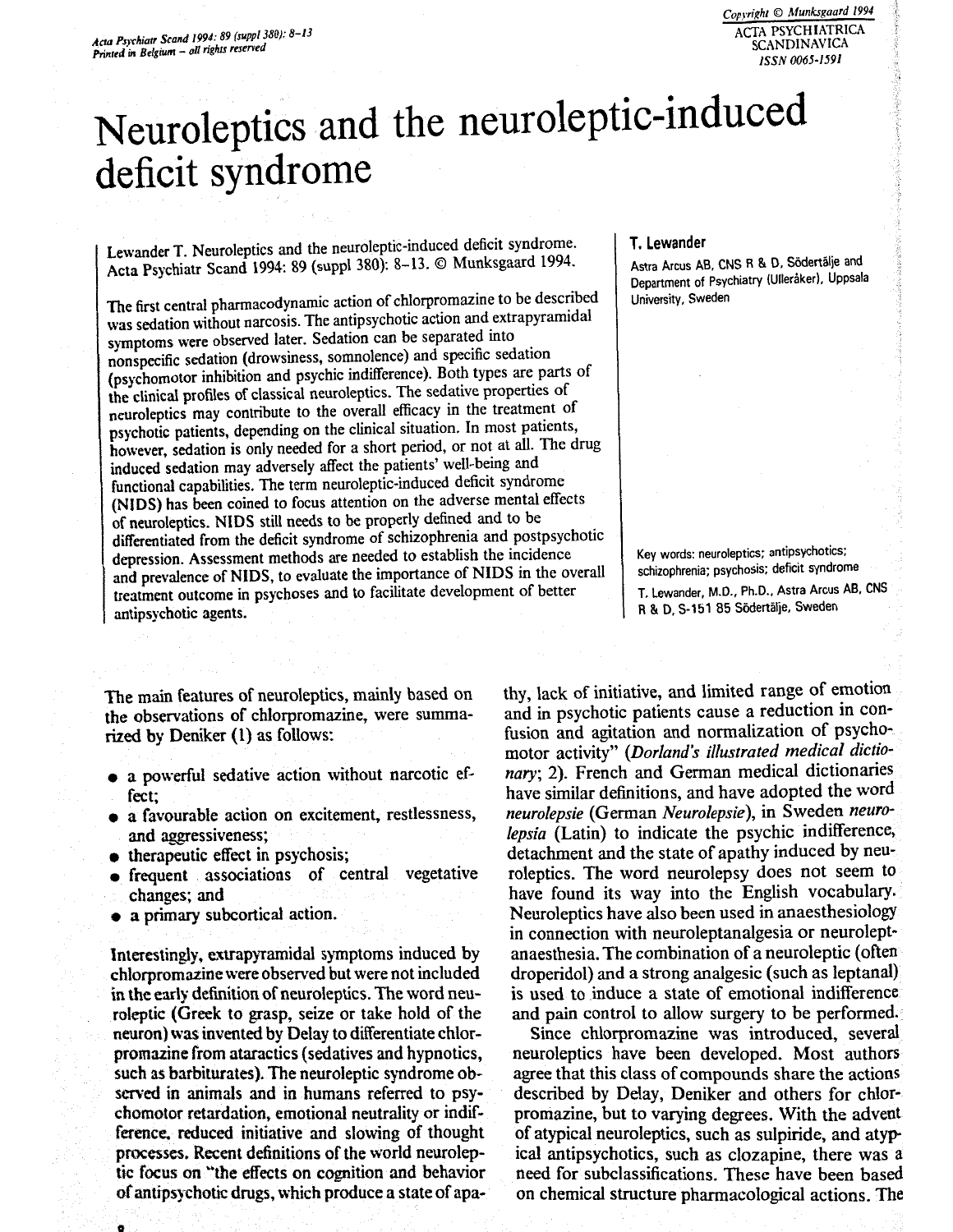most elaborate subclassifications have been developed in French psychiatry (3). The most commonly used subdivision is classical (low potency *vs* high potency and sedative *vs* non-sedative) versus atypical neuroleptics. In North America the term antipsychotic agents has been favoured over neuroleptics (4); the word neuroleptic is mainly used to refer to the extrapyramidal actions of antipsychotics.

# Relationships between mental and motor actions of neuroleptics

In 1983, Deniker (5), in a review article, stated: "From the outset, the syndrome of psychomotor indifference of chlorpromazine was described; it was later ascribed to akinesia". Thus, the connection between *neurolepsia* and extrapyramidal symptoms (EPS) was made already in the early 1950s, but this connection is not generally recognized. The neuroleptic threshold is a concept introduced by Haase in 1954 (6). At a certain individual dose level of a neuroleptic, fine motor activity is inhibited as demonstrated by micrographia, and there is a reduction of the psychoenergetic level without disturbance of consciousness, the psychoneuroleptic action. The neuroleptic threshold dose was considered to be the optimal antipsychotic dose level for an individual, whereas doses inducing coarse EPS (bradykinesia, rigidity, tremor, dystonia and dyskinesia) were considered to be toxic, indicating overdose. With newer antipsychotic agents, such as clozapine and remoxipride, there seem to be a separation between the antipsychotic dose level and the dose inducing EPS  $(7, 8)$ . Atypical antipsychotics have not yet been studied clinically with regard to fine motor side effects and the psychoneuroleptic action, however.

# Nonspecific and specific sedation

In Scandinavia and northern Europe, clinical psychopharmacologists (9, 10) routinely divide the sedative actions of neuroleptics into nonspecific and specific sedation. Nonspecific sedation refers to the presence of drowsiness or somnolence, whereas specific sedation refers to psychomotor inhibition in patients with agitation, excitation and aggressiveness. Compounds such as levomepromazine, chlorpromazine and thioridazine have both nonspecific and specific sedative properties; others, such as haloperidol, fluphenazine and perphenazine, induce mainly specific sedation, and also have a high propensity to induce EPS.

Since chlorpromazine was developed, many neuroleptics have been developed with sedative actions varying in degree of specific' *vs* nonspecific sedative properties. Neuroleptics without nonspecific sedation do not seem to have less antipsychoticactivity

and can be used in most patients. In clinical practice, concomitant sedative agents are used occasionally When needed. In patients with prominent or persistent agitation, excitation and aggressiveness, neuroleptics high in specific sedation are often preferred.

Studies of neuroleptics in healthy volunteers utilizing psychomotor test batteries and subjective ratings clearly show a difference between chlorpromazine on the one hand and such compounds as perphenazine, trifluoperazine and haloperidol on the other (11-14). Whereas chlorpromazine induced nonspecific sedation in a dose-dependent fashion, trifluoperazine and haloperidol caused only slight drowsiness but a slowing of thought processes and verbalization and a sense of indifference were still prominent, mainly signs of specific sedation.

# Mechanisms of action of nonspecific and specific sedation

Nonspecific sedation of neuroleptics is generally attributed to central antihistaminergic, anti- $\alpha$ adrenergic and possibly anticholinergic (antimuscarinic) actions of some classical neuroleptics (4, 15, 16). Preclinical data with selective dopamine  $D_1$  antagonists suggest that  $D_1$  receptor antagonism alone or in combination with dopamine  $D<sub>2</sub>$  receptor blockade may contribute to this type of sedation (17). Some classical neuroleptics are nonselective with regard to subtypes of dopamine receptors and may block  $D_1$  receptors at clinically relevant tissue drug concentrations.

The antipsychotic action of neuroleptics is attributed to dopamine  $D_2$  receptor antagonism (4, 18, 19). Dopamine  $D<sub>2</sub>$  receptor blockade is also responsible for the EPS induced by neuroleptics. As mentioned above, there is a relationship between akinesia in patients, psychomotor inhibition and psychic. indifference, that is, between some EPS and specific sedation. It is therefore a reasonable' assumption that the specific sedative effects of classical neuro-Ieptics are mediated via antagonism of central dopamine  $D<sub>2</sub>$  receptors. It has not been clarified, however, how atypical neuroleptics and antipsychotics retain their antipsychotic action while the EPS and the specific sedation are reduced or absent if all actions are mediated through dopamine  $D<sub>2</sub>$  receptor blockade. Regional or cellular selectivity for  $D$ , receptors within the central nervous system (CNS) may be one explanation; other explanations may, be selectivity for other subtypes of dopamine receptors. such as  $D_3$  or  $D_4$  receptors, or selectivity for subpopulations

of functionally coupled  $D<sub>2</sub>$  receptors (19). One should not disregard the possibility that other mecha-. nisms that have not yet been discovered may be involved.

9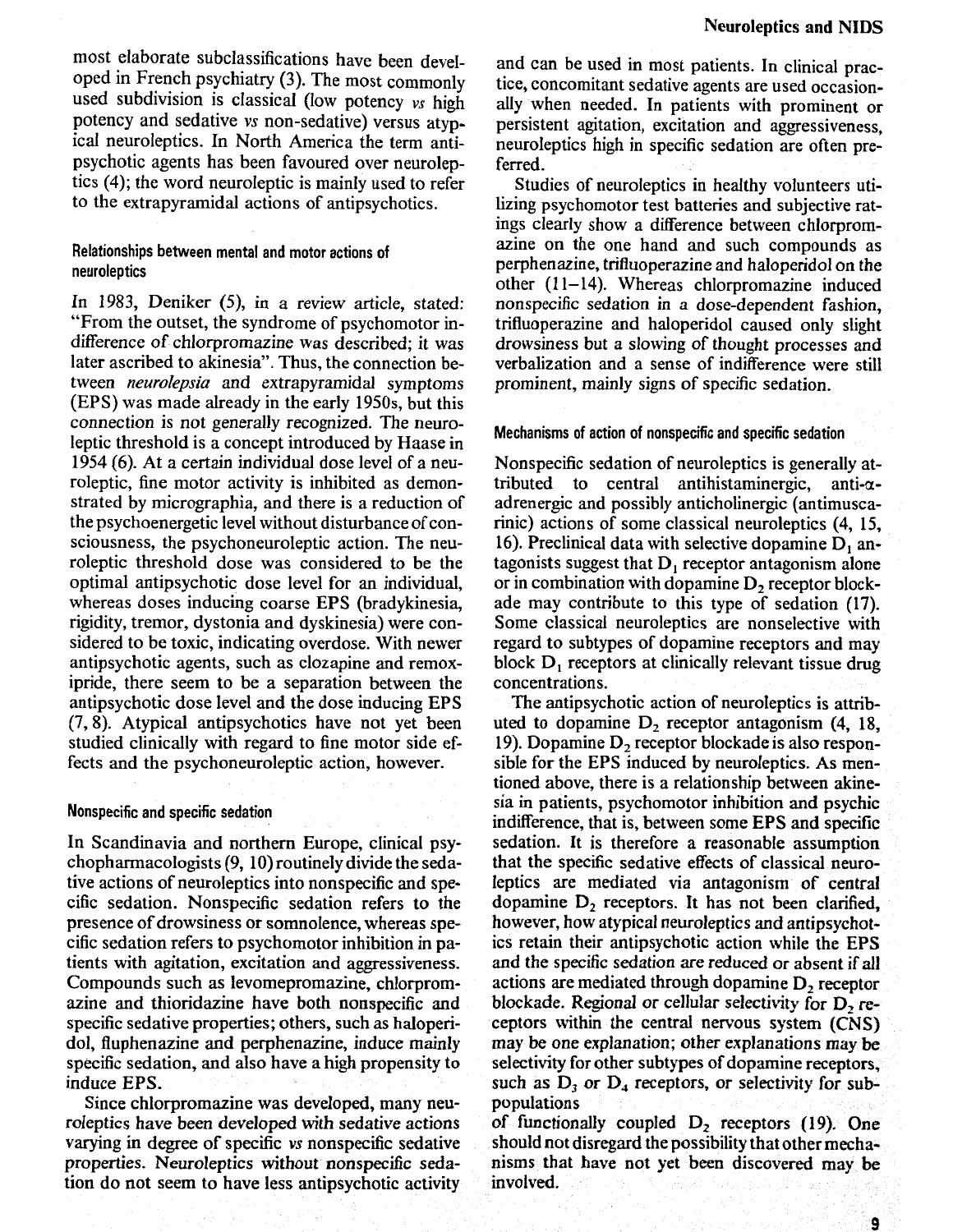# Lewander

# The neuroleptic-induced deficit syndrome (NIDS)

The mental effects induced by neuroleptics, which include nonspecific and specific sedation, psychic indifference and actions on the cognitive, conative, . affective and motivational faculties of the psyche may be beneficial or detrimental to the individual depending on the clinical situation. It has been mentioned that neuroleptics are used for treatment of psychomotor excitation in psychotic patients in the acute phase or in chronic schizophrenia and mania (chemical straitjacket). However, in most acutephase patients and during maintenance treatment of psychotic patients in remission or with residual symptoms, neither nonspecific nor specific sedation is needed, and sedation may be detrimental. Thus, such mental effects may reduce wellbeing and the quality of life and compliance with medication and thereby worsen the therapeutic outcome (20-23). They may also adversely affect the success of other treatment modalities such as psychotherapy, behaviour and cognitive therapy and may prevent rehabilitative measures. Even in patients resuming employment, such symptoms may lead to suboptimal work performance. Such adverse mental effects of neuroleptics have been referred to as the neurolepticinduced deficit syndrome (24).

# Definition of NIDS

The subjectively experienced and objective signs of neuroleptic-induced mental side effects have been well known since the discovery of chlorpromazine (5,6,25). However, attention has only occasionally been brought to this issue (20, 26, 27), probably since other types of antipsychotic. medication have not been available. These adverse mental experiences have been referred to as the dyscognitive syndrome (26), neuroleptic dysphoria (28,29), akinetic depression (21) and subjective aspects of akathisia (30, 31). The importance of all these adverse symptoms for successful treatment outcome has been made clear, however (22.32, 33). A generally accepted definition of NIDS has not yet been formulated. It is hoped that the present symposium will initiate a broader .discussion and a more widespread awareness of the size and the severity of the problem and lead to azreement on a definition of NIDS.

It is emphasized that, similarly to EPS, all patients may not experience adverse mental reactions. Thus, van Putten (20) reported that approximately  $45\%$  of schizophrenic patients were reluctant to comply with neuroleptic medication for this reason. In a recent study of 68 schizophrenic patients un dergoing neuroleptic treatment using rating scales and a semistructured interview, subjective side effects related to sedation, dysphoria, and akinesia,

including emotional, perceptual and cognitive complaints, occurred in up to 47% (34).

# Handling of NIDS

As for EPS, the first measure to be taken to avoid or reduce mental side effects is to reduce and to individualize the dose of the neuroleptic (6, 29). This must be balanced against the risk of under dosing the patient. Centrally active anticholinergics may also be used (6). However, even if such treatment elevates the threshold for the appearance of NIDS and EPS, these agents may introduce their own side effects, such as memory impairment, confusion or delirium, as well as peripheral anticholinergic side effects. An-<br>ticholinergics may also lead to therapeutic reversal of neuroleptics  $(6, 35)$ . It is to be hoped that future antipsychotic agents will have fewer neuroleptic- *l.* induced mental (and other) side effects. In fact, such nonneuroleptic antipsychotics should be searched for; neuroleptic antipsychotics are already available in abundance.

#### NIDS and the deficit syndrome of schizophrenia

For more than a decade, the negative symptoms of schizophrenia have been a major issue in schizophrenia research  $(36-41)$ . There is a widespread be-<br>lief that negative symptoms are not improved by classical neuroleptics. However, several reviews of this issue (41–43) clearly show that a number of studies demonstrate improvement of negative symptoms in acute-phase and chronic schizophrenia. Car-<br>nenter et al. (38) and others (44–46) have pointed studies demonstrate improvement of negative symptoms in acute-phase and chronic schizophrenia. Carpenter et al.  $(38)$  and others  $(44-46)$  have pointed out the difficulty in diagnosing negative symptoms and the deficit syndrome of schizophrenia. In particular, primary or core negative symptoms must be kept separate from negative symptoms secondary to<br>positive symptoms, bradykinesia and other neuroleptic-induced EPS, neuroleptic-induced dysphoria, postpsychotic depression, institutionalization personality disorders and mental retardation. Thus, these authors have pointed out the difference between symptoms of NIDS and the deficit syndrome of schizophrenia.

 $\mathbb{R}^n$  . .~

}fr

Several rating scales of the negative symptoms of schizophrenia  $(39, 40, 47)$  include items related to mental constructs such as cognitive, affective and conative functions, anhedonia and EPS (Table 1). These symptom items are in fact very similar to the neuroleptic-induced symptoms already described by the early writers on chlorpromazine and other neuroleptics  $(1, 5, 6)$ . It is important to note that the construction, validation and reliability testing of many negative symptom or deficit symptom scales have not been done in patients who are neurolepticfree; up to  $100\%$  of the patients are said to be on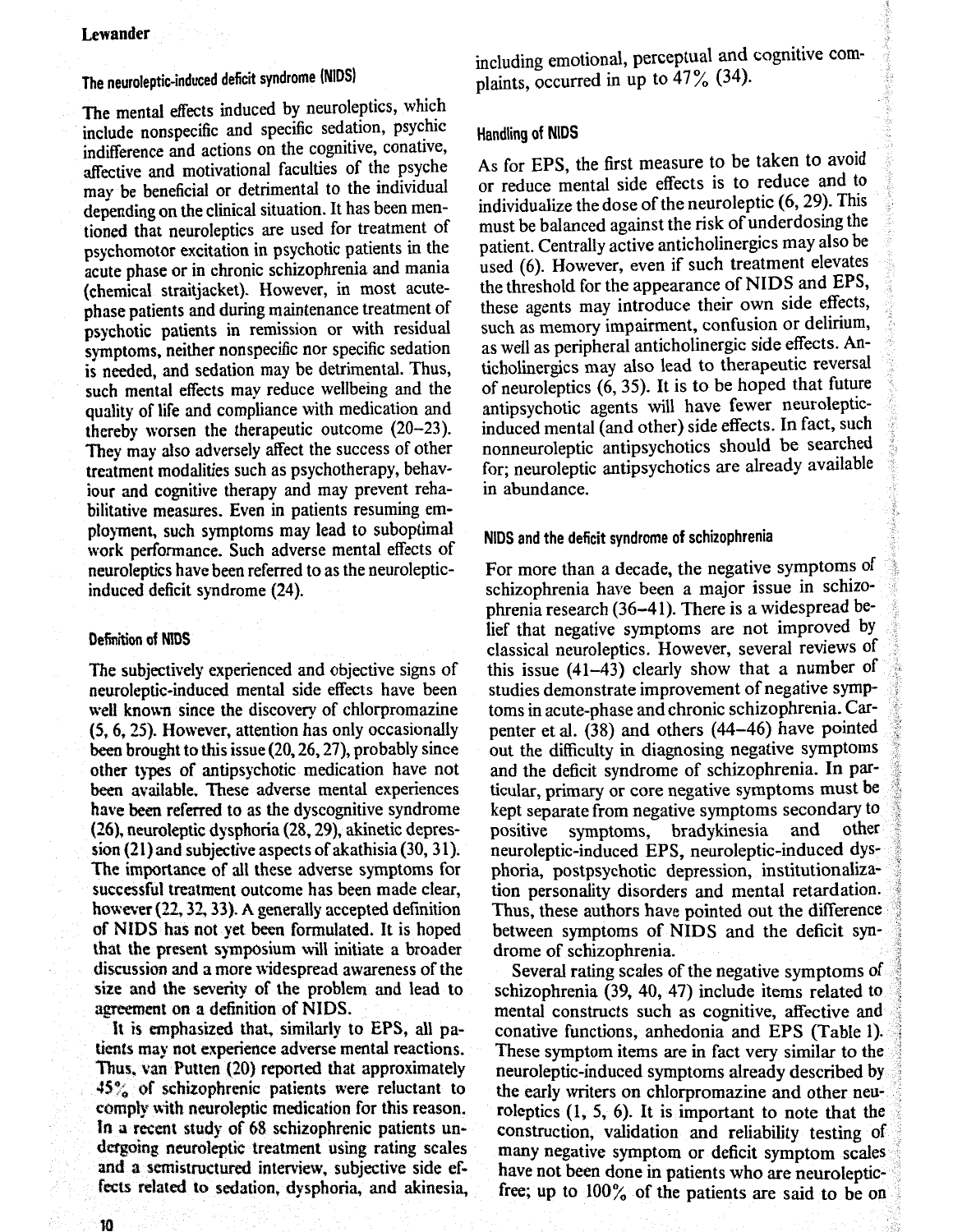Table 1. Congruence of mental side effects of neuroleptics and negative, or deficit, symptoms of schizophrenia

| Mental function | Neuroleptic side effect                                                                               | Negative symptom                                                                                |
|-----------------|-------------------------------------------------------------------------------------------------------|-------------------------------------------------------------------------------------------------|
| Vigilance       | Drowsiness, somnolence                                                                                | Attentional impairment                                                                          |
| Codnition       | Reduced speed of thinking<br><b>Concentration difficulties</b><br>"Narrowing of mind"<br>"Fuzzy head" | Alogia<br>Poverty of speech                                                                     |
| Conation        | Apathy<br>Lack of energy<br>"Weak, tired"                                                             | Avolition, apathy<br>Diminished sense of purpose                                                |
| Affectivity     | Flat affect<br>Indifference                                                                           | Affective blunting<br><b>Restricted affect</b>                                                  |
| Emotionality    | Lack of feeling<br>Dysphoria<br>"Dead inside"                                                         | Diminished emotional range                                                                      |
| Motivation      | Anhedonia<br>Reduced drive<br>Reduced initiative                                                      | Anhedonia, asociality<br>Curbing of interest<br>Diminished social drive<br>Diminished curiosity |

The wording of negative symptoms has been borrowed from Andreasen (47) and Carpenter et al. (38).

neuroleptics. Reassuring statements, such as the absence of akinesia or co-administration of central anticholinergics to alleviate EPS, do not meet reasonable requirements of scientific rigor. The mental side effects of neuroleptics (and central anticholinergics) have not usually been taken into consideration and are rarely mentioned as a source of bias. It seems important for the future of schizophrenia research that patients be studied both on and off neuroleptic (and other) drugs. If not, the growth of knowledge of schizophrenia as a disorder and of antipsychotic agents runs the risk of being retarded by false conclusions.

# NIDS and postpsychotic depression

Postpsychotic depression is a concept described by Mayer-Gross in 1920 (48), that is before the neuroleptic era. Since Bowers and Astrachan (49) reopened this issue, a large number of studies have been published, usually in patients on maintenance treatment with neuroleptics. A possible causal relation between treatment with neuroleptics and postpsychotic depression, at least in a proportion of patients, has been proposed (50-53). Neuroleptic dysphoria, sometimes accompanied by akinesia and subjective experiences of akathisia, can be induced even by single doses of at least some classical neuroleptics, such as haloperidol, in healthy volunteers and in patients  $(11, 21, 54-59)$ . It is therefore probable that the neuroleptic treatment per se may contribute to the syndrome of postpsychotic depression

in susceptible individuals. Further clinical studies of this issue are needed.

#### **NIDS: pending issues**

In order to expand knowledge of schizophrenia and its treatment it seems that NIDS needs recognition. a clear definition and criteria for its presence. Its delineation from neuroleptic dysphoria, subjective aspects of akathisia and akinesia, negative symptoms and the deficit syndrome of schizophrenia and postpsychotic depression may be difficult but is an important task. Assessment methods of NIDS both with regard to its incidence and prevalence and degree of severity need to be developed. Self-rating scales, observer rating scales, psychomotor and neuropsychological tests and various neurophysiological methods (such as cEEG and evoked potentials) are immediate possibilities. Studies should be performed both in healthy volunteers and in patients in various phases of their illness (acute, residual and in remission) and on and off drug treatment.

# **Conclusion**

It seems well recognized and documented that classical neuroleptics have several pharmacodynamic effects in the CNS beside the antipsychotic action. The nonspecific and specific sedative effects referred to above as the neuroleptic syndrome are beneficial and contribute to overall efficacy in a number of clinical situations. However, the potentially detrimental effects on several psychic functions in patients in remission or with mild to moderate residual symptoms have been poorly understood and neglected. On the one hand, neuroleptic antipsychotics permit recovery from psychotic symptoms, but on the other hand, mental adverse effects also set limits to their therapeutic usefulness. The time is ripe, it seems, for a closer look at the neuroleptic-induced deficits both from a scientific and from a practical clinical perspective. A research program on NIDS as outlined above seems important both for our common knowledge of psychotic disorders, including schizophrenia, and for the development of new antipsychotic agents with improved overall efficacy and tolerability, leading to a better quality of life and social functioning for patients and better health economics for society.

# References

- 1. DENIKER P. Psychophysiologic aspects of the new chemotherapeutic drugs in psychiatry. J Nerv Ment Dis 1956: 124:  $371 - 376.$
- 2. DORLAND'S ILLUSTRATED MEDICAL DICTIONARY. 27th edn. Philadelphia: WB Saunders, 1988.
- 3. COLONNA L. Antideficit properties of neuroleptics. Acta Psychiatr Scand 1984: 89 (Suppl. 380): 77-82.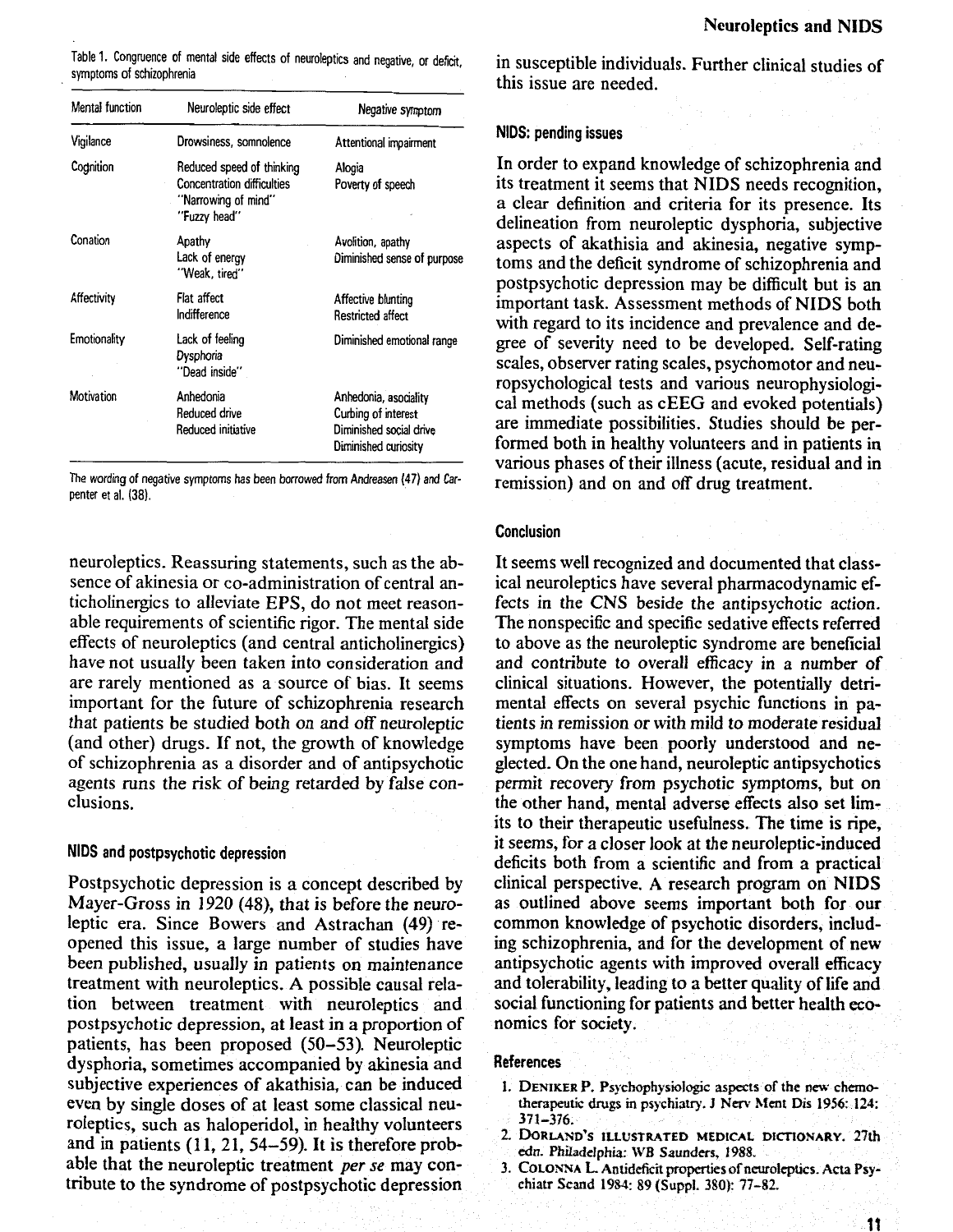# Lewander

- 4. BALDESSARINI RJ. Drugs and treatment of psychiatric disorders. In: GOODMAN GILMAN A et al., ed. Goodman and Gilman's the pharmacological basis of therapeutics. New York: Pergamon Press, 1990: 383-435. .
- 5. DENIKER P. Discovery of the clinical use of neuroleptics. In: PARNAM MJ, BRUINVELS J, ed. Discoveries in pharmacology. Vol 1: Psycho- and nemo-pharmacology. Amsterdam: Elsevier, 1983: 164-180.
- 6. HAASEH-J. Clinical observations on the actions of neuroleptics, In: HAASE H-J, JANSSEN PAJ, ed. The action of neuroleptic drugs. Amsterdam: Elsevier, 1985: 1-284.
- 1. BALDESSARINI RJ, FRANKENBURGFR. Clozapine. A novel antipsychotic agent. N Engl J Med 1991: 324: 746-754.
- 8. LEWANDER T, WESTERBERGH S-E, MORRISON D. Clinical profile of remoxipride- a combined analysis of a comparative double-blind multicentre trial programme. Acta Psychiatr Scand 1990: 82 (supp1358): 92-98.
- 9. LINGJAERDE O. Psykofarmaka. Den medicamentelle behandling av psykiske lidelser. Tano A S, 1988.
- 10. VESTERGGARD P, GERLACH J. Behandling med psyckofarmaka - samspillet med andre behandlingsformer. Copenhagen: Munksgaard, 1988.
- 11. ERNSTK. Psychopathologische Wirkungen des Phenothiazinderivates "Largactil" (= "Megaphen") im Selbstversuch und bei Kranken. Arch Psychiatr Z Neurol 1954: 192: 573-590. .
- 12. DIMASCIO A, HAVENS LL, KLERMAN GL. The psychopharmacology of phenothiazine compounds: a comparative study of the effects of chlorpromazine, promethazine, trifluoperazine, and perphenazine in normal males. II. Results and discussion.J Nerv Ment Dis 1963: 136: 168-186.
- 13. KLERMAN GL, DIMASCIO A, HAVENS LL, SNELL JE. Sedation and tranquillization. Arch Gen Psychiatry 1960: 3: .\$-ll
- 14. Magliozzin JR, Mungas S, Laubly JN, Blunden D. . Effect of haloperidol on a symbol digit substitution task in normal adult males. Neuropsychopharmacology 1989:2: 29- 31.
- IS. LADERM. Clinical pharmacology of antipsychotic drugs. J Int Med Res 1989: 17: 1-16.
- 16. MARTIN ED. Psychotropic and narcotic drugs and quality of life. In: STREUFERT S, GENGO FM, ed. Effects of drugs on human functioning. Basel: Karger, 1993: 70-113.
- 17. ONGINI E. LONGO VG. Dopamine receptor subtypes and arousal. Int Rev Neurobiol 1989: 31: 239-255.
- 18. REYXOLDSGP. Antipsychotic drug mechanisms and neurotransmitter systems in schizophrenia. Acta Psychiatr Scand 1994: 89 (suppl 380): 36-40.
- 19. JACKSON DM, RYAN C, EVENDEN J, MOHELL N. Preclinical findings with new antipsychotic agents: what makes them atypical? Acta Psychiatr Scand 1994: 89 (suppl 380): 41-..t.S.
- 20. VAN PUTTEN T. Why do schizophrenic patients refuse to . take their drugs? Arch Gen Psychiatry 1974: 31: 67-72.
- 21. VAN PUTTENT, MAY PRA. "Akinetic depression" in . schizophrenia. Arch Gen Psychiatry 1978: 35: 1101-1107.
- 22. WEIDEN PJ, SHAW E. MANN JJ. Causes of neuroleptic noncOmpliance. Psychiatr Ann 1986: 16: *5n ..:575.*
- 23. AWAD AG. HOGAN TP. Subjective response to neuroleptics and the quality of life: implications for treatment outcome. Acta Psychiatry Scand 1994: 89 (suppl 380): 27-32.
- 24. LADER M. Neuroleptic induced deficit syndrome: old problem. new challenge. J Psychopharmacol 1993: 7: 392-393.
- 25. HOLLISTER LE. Neuroleptic dysphoria: So what's new? Biol Psychiatry 1992: 31: 531-532.
- 26. HEINRICH K. TEGELER J. Dyskognitive, apathische und extrapyramidale Syndrome bei Langzeit-Neurolepsie. In: HIP-..."'t~H, KutS HE..ed, Therapie mit Neuroleptika, Erlan.. . , ~ Pcrintc:d.l~).· . ..
- 27. VAN PUTTENT, MARDER SR. Behavioural toxicity of antipsychotic drugs. J Clin Psychiatry 1987: 48: 13-19.
- 28. EMERICH DF, SANBERG PR. Neuroleptic dysphoria. Biol Psychiatry 1991: 29: 201-203.
- 29. WElDEN PJ, MANN JJ, DIXON L, HAAS G, OECHILLON, FRANCESAJ. Is neuroleptic dysphoria a healthy response? Compr Psychiatry 1989: 30: 546-552.
- 30. ANONYMOUS. Akathisia and antipsychotic drugs. Lancet 1986: Nov. 15: 1131-1132.
- 31. VAN PUTTENT, MAY PRA. The many faces of akathisia. Compr Psychiatry 1975: 16: 43-47.
- 32. VAN PUTTENT, MAY PRA. Subjective response as a predictor of outcome in pharmacotherapy. Arch Gen Psychiatry 1978: 35: 477-480.
- 33. HOGAN TP, AWAD AG, EASTWOOD R. A self-report scale predictive of drug compliance in schizophrenics: reliability and discriminative validity. Psychol Med 1983: 13: 177-183.
- 34. WINDGASSEN K. Schizophreniebehandlung aus der Sicht des Patienten. Untersuchungen des Behandlungsverlaufes und der neuroleptischen Therapie unter pathischem Aspekt. Berlin: Springer-Verlag, 1991.
- 35. SINGH MM, KAY SR. A comparative study of haloperidol and chlorpromazine in terms of clinical effects and therapeutic reversal with benztropine in schizophrenia. Theoretical implications for potency differences among neuroleptics. Psy- \ chopharmacology 1975: 43: 103-113. "
- 36. CROW TJ. Positive and negative schizophrenia symptoms and the role of dopamine. Br J Psychiatry 1980: 137: 383- 1  $36.$
- **37. ANDREASEN NC, ed. Schizophrenia: positive and negative ).' symptoms and syndromes: Basel: Karger, 1990. :.;."**
- 38. CARPENTER WT, HEINRICHS DW, WAGMAN AMI. Deficit and nondeficit forms of schizophrenia: the concept. Am J ) Psychiatry 1988: 145: 578-583.
- 39. KAY SR. Positive and negative syndromes in schizophrenia. Assessment and research. New York: Brunner/Mazel, 1991.
- 40. MARNEROS A, ANDREASEN NC, TSUANG MT, ed. Negative versus positive schizophrenia. Berlin: Springer-Verlag,  $1991.$
- 1. MÖLLER H-J. Neuroleptic treatment of negative symptoms in schizophrenic patients. Efficacy problems and methodological difficulties. Eur Neuropsychopharmacol 1993: 3:<br> $1-11$ . *1-11.*<br>
<sup>12</sup> 42. GOLDBERG SC. Negative and deficit symptoms in schizo-
- phrenia do respond to neuroleptics. Schizophr Bull 1985: 11: 453-456.
- 43. MELTZER HY, SOMMERS AA, LUCHINS DJ. The effect of neuroleptics and other psychotropic drugs on negative sympphrenia do respond to neuroleptics. Schizophr Bull 1985: 11:<br>453–456.<br>3. MELTZER HY, SOMMERS AA, LUCHINS DJ. The effect of<br>neuroleptics and other psychotropic drugs on negative symp-<br>toms in schizophrenia. J Clin Psychopha
- BECKER TJ, HOLLISTER LE. Depression, parkinsonian symptoms and negative symptoms in schizophrenia treated with neuroleptics. J Nerv Ment Dis 1987: 175: 100-105.
- 45. CASEY DE. Motor and mental aspects of acute extrapyramidal syndromes. Acta Psychiatr Scand 1994: 89 (suppI380):  $14 - 20$ .
- 46. KIRKPATRICKB, BUCHANAN RW, MCKENNEY PO,. ALPHS LD, CARPENTER WT. The schedule for the deficit syndrome: an instrument for research in schizophrenia. Psychiatry Res 1989: 30: 119-123.
- 47. ANDREASEN NC. The scale for assessment of negative symptoms (SANS). Iowa City: University of Iowa, 1983.
- 48. MAYER-GROSSW. Über die Stellungsnahme auf abgelaufenen akuten Psychose. Z Ges Neurol Psychiatr 1920: 60:  $160 - 212.$
- 49. BOWERS MB, ASTRACHAN BM. Depression in acute schizophrenic psychosis. Am J Psychiatry 1967: 123: 976-979.
- 50. HELMCHEN H, HIPPIUS H. Depressive syndrome im Verlauf

~I